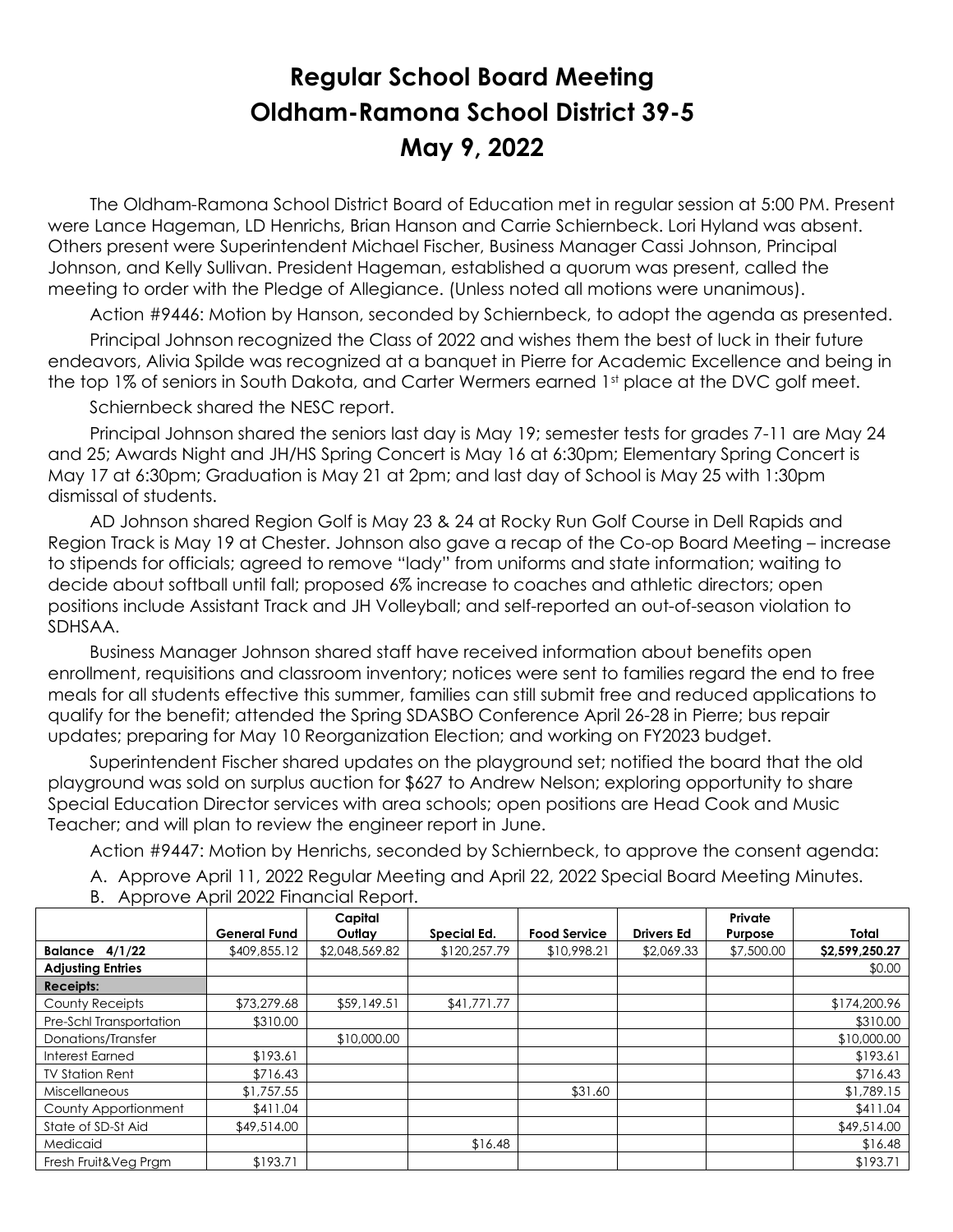| Lunch Sales            |              |                |              | \$1,297.60  |            |            | \$1,297.60     |
|------------------------|--------------|----------------|--------------|-------------|------------|------------|----------------|
| SSO Lunch Reimb        |              |                |              | \$10,051.70 |            |            | \$10,051.70    |
| Drivers Ed Fees        |              |                |              |             | \$2,100.00 |            | \$2,100.00     |
| Transfer In from GF    |              |                |              |             | \$1,450.00 |            | \$1,450.00     |
| <b>Total Receipts</b>  | \$126,376.02 | \$69,149.51    | \$41,788.25  | \$11,380.90 | \$3,550.00 | \$0.00     | \$252,244.68   |
| Disbursements:         |              |                |              |             |            |            |                |
| Monthly Expenditures   | \$151,408.46 | \$11,836.87    | \$36,719.30  | \$9,300.25  | \$2,339.56 | \$0.00     | \$211,604.44   |
| <b>Balance 4/30/22</b> | \$384,822.68 | \$2,105,882.46 | \$125,326.74 | \$13,078.86 | \$3,279.77 | \$7,500.00 | \$2,639,890.51 |
|                        |              |                |              |             |            |            |                |
| #101<br>Cash--checking | \$168,884.24 | \$817,319.14   | \$58,228.28  | \$15,731.75 | \$484.02   | \$500.00   | \$1,061,147.43 |
| MMSavings #105         | \$198,546.44 | \$1,288,563.32 | \$65,530.46  | \$4,320.85  | \$2,795.75 | \$7,000.00 | \$1,566,756.82 |
| Petty Cash             | \$200.00     |                |              |             |            |            | \$200.00       |
| Imprest & Prepd        | \$17,192.00  |                | \$1,568.00   |             |            |            | \$18,760.00    |
| O/S Receivables        | \$0.00       |                |              | \$0.00      |            |            | \$0.00         |
| Less O/S Liabilities   | \$0.00       |                |              | \$6,973.74  |            |            | \$6,973.74     |
| <b>Balance 4/30/22</b> | \$384,822.68 | \$2,105,882.46 | \$125,326.74 | \$13,078.86 | \$3,279.77 | \$7,500.00 | \$2,639,890.51 |

| <b>Trust &amp; Agency Acct</b> |             |  |  |
|--------------------------------|-------------|--|--|
| Acct Bal 3/3122                | \$40,948.69 |  |  |
|                                |             |  |  |
| <b>Total Receipts</b>          | 1,859.37    |  |  |
|                                |             |  |  |
| <b>Total Disbursements</b>     | 3.687.37    |  |  |
| <b>Balance 4/30/22</b>         | \$39,120.69 |  |  |

C. Approve May 2022 Bills.

| <b>MAY 2022 BILLS</b>                                                                                                       |                                    |           |
|-----------------------------------------------------------------------------------------------------------------------------|------------------------------------|-----------|
| <b>GENERAL FUND</b><br>Fund:<br>10                                                                                          |                                    |           |
| ALLIANCE COMMUNICATIONS                                                                                                     | PHONE SERVICE                      | 179.00    |
| APPEARA                                                                                                                     | <b>TOWEL/MOP SERVICE</b>           | 125.03    |
| <b>BUD'S CLEAN-UP SERVICE INC</b>                                                                                           | <b>GARBAGE SERVICE</b>             | 248.70    |
| CENTURY BUSINESS LEASING INC.                                                                                               | <b>COPIES</b>                      | 679.58    |
| CITY OF OLDHAM                                                                                                              | <b>SEWER</b>                       | 25.00     |
| DAKOTA EDUCATION CONSULTING, LLC                                                                                            | <b>CONSULT FEES, PART 2</b>        | 2,761.50  |
| F & M OIL                                                                                                                   | <b>GAS/DIESEL</b>                  | 4,216.52  |
| Hauff Mid America Sports                                                                                                    | <b>GOLF MEDALS</b>                 | 162.50    |
| HOME SERVICE WATER COND.                                                                                                    | SALT                               | 114.00    |
| <b>JANETTE DEKNIKKER</b>                                                                                                    | <b>ELECTION WORKER STIPEND</b>     | 200.00    |
| KINGBROOK RURAL WATER SYSTEM, INC                                                                                           | Water - Oldham                     | 44.00     |
| LODGE AT DEADWOOD                                                                                                           | LODGING--AD CONFERENCE             | 168.00    |
| <b>MADISON DAILY LEADER</b>                                                                                                 | PUBLISH MINUTES & ELECTION NOTICES | 281.31    |
| <b>MARILOU SCHEAFER</b>                                                                                                     | <b>ELECTION WORKER STIPEND</b>     | 200.00    |
| MCLEOD'S                                                                                                                    | <b>SUPPLIES</b>                    | 209.76    |
| MID-AMERICAN ENERGY                                                                                                         | <b>HEAT-RAMONA</b>                 | 1,314.26  |
| NANCY RENSCH                                                                                                                | ELECTION WORKER STIPEND            | 200.00    |
| NORTHEAST EDUCATIONAL SERVICES CO-OP                                                                                        | <b>GENERAL SERVICES</b>            | 12.00     |
| NORTHERN STATES POWER COMPANY, MINNESOTA                                                                                    | ELECTRICITY-RAMONA                 | 1,877.83  |
| NORTHWESTERN ENERGY                                                                                                         | GAS-OLDHAM                         | 774.31    |
| O-R CUSTODIAL ACCOUNT                                                                                                       | REIMBURSE IMPREST - APRIL EXPENSES | 976.67    |
| OTTERTAIL POWER CO                                                                                                          | ELECTRICITY - OLDHAM               | 222.98    |
| PERFORMANCE FOODSERVICE - MARSHALL                                                                                          | <b>FFVP SUPPLIES</b>               | 1,364.50  |
| PETTY CASH                                                                                                                  | <b>ACCOMPANIST STIPEND</b>         | 30.00     |
| POPPLER'S MUSIC, INC.                                                                                                       | <b>INSTRUMENT REPAIRS</b>          | 83.00     |
| RUNNINGS SUPPLY, INC.                                                                                                       | <b>CUSTODIAL SUPPLIES</b>          | 17.98     |
| SANDRA SMITH                                                                                                                | ELECTION WORKER STIPEND            | 200.00    |
| <b>SUSAN HAGEMAN</b>                                                                                                        | ELECTION WORKER STIPEND            | 200.00    |
| <b>TOWN OF RAMONA</b>                                                                                                       | <b>WATER</b>                       | 614.00    |
|                                                                                                                             | 10 Fund Total: \$17,502.43         |           |
| Fund:<br><b>CAPITAL OUTLAY FUND</b><br>21                                                                                   |                                    |           |
| CENTURY BUSINESS LEASING INC.                                                                                               | <b>COPIER LEASE</b>                | 329.94    |
|                                                                                                                             |                                    | 69,188.13 |
| MIRACLE RECREATION EQUIPMENT COMPANY, INC<br>SOFTWARE UNLIMITED, INC. SOFTWARE UNLIMITED, INC.<br>TIME MANIA CEMENT SYSTEMS |                                    | 6,750.00  |
| TIME MANAGEMENT SYSTEMS                                                                                                     | <b>TIMECLOCK</b>                   | 30.03     |
|                                                                                                                             | 21 Fund Total: \$76,298.10         |           |
| <b>SPECIAL EDUCATION FUND</b><br>Fund:<br>22                                                                                |                                    |           |
| CHILDREN'S CARE HOSPITAL & SCHOOL                                                                                           | <b>TUITION - MARCH</b>             | 6.754.00  |
| <b>FLANDREAU SCHOOL DISTRICT</b>                                                                                            | <b>SPED DIRECTOR</b>               | 770.20    |
| NORTHEAST EDUCATIONAL SERVICES CO-OP                                                                                        | <b>MAY SERVICES</b>                | 1,029.03  |
| SD DEPT OF HUMAN SERVICES                                                                                                   | HCBS - MARCH & APRIL               | 10,957.14 |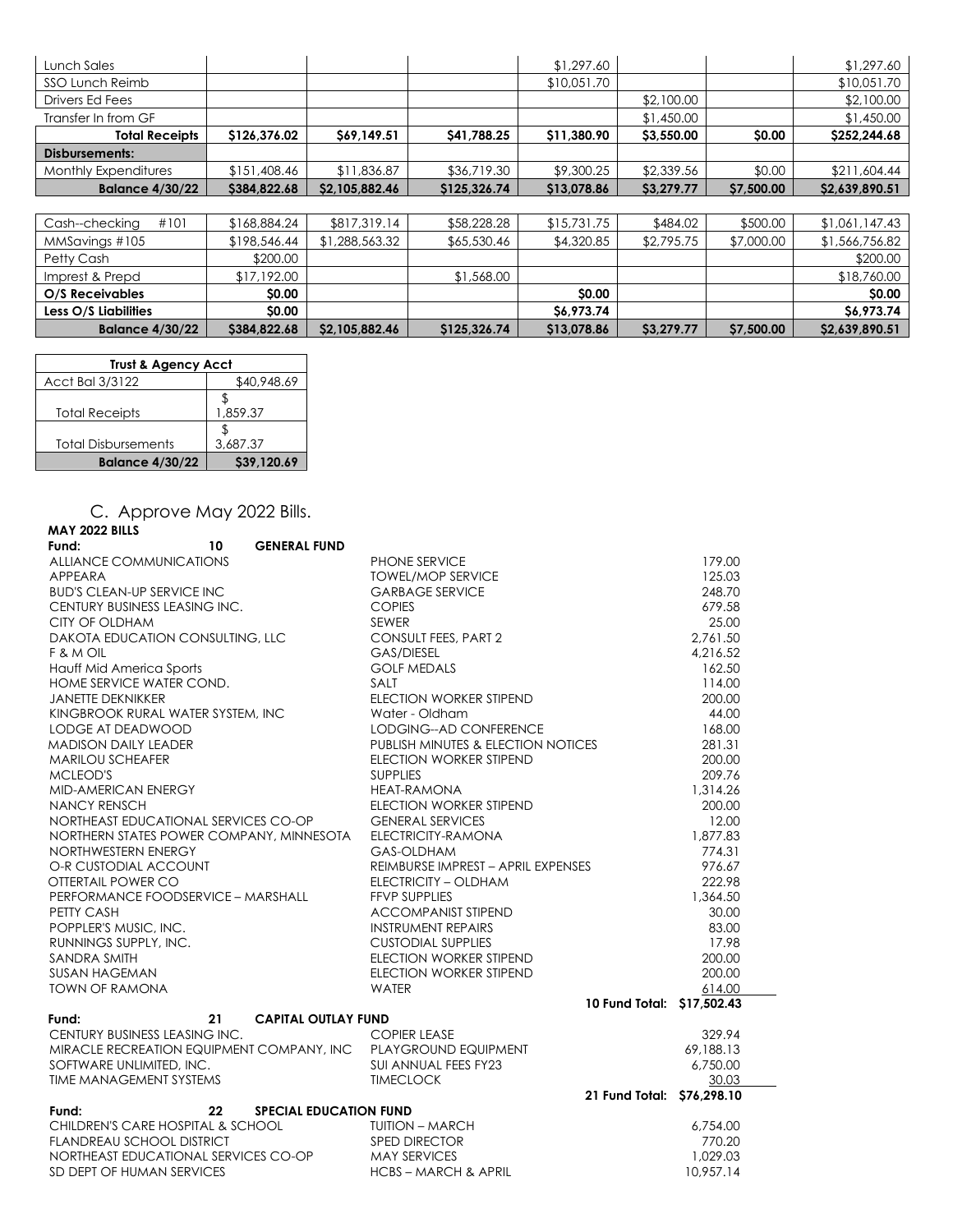| <b>VALIANT LIVING</b>                      |    |                               | <b>TUITION - APRIL</b>           |                                      | 2,416.70   |
|--------------------------------------------|----|-------------------------------|----------------------------------|--------------------------------------|------------|
|                                            |    |                               |                                  | 22 Fund Total: \$21,927.07           |            |
| Fund:                                      | 51 | <b>FOOD SERVICE FUND</b>      |                                  |                                      |            |
| APPEARA                                    |    |                               | <b>TOWEL/MOP SERVICE</b>         |                                      | 109.00     |
| EAST SIDE JERSEY DAIRY, INC.               |    |                               | <b>MILK</b>                      |                                      | 754.19     |
| PERFORMANCE FOODSERVICE - MARSHALL         |    |                               | <b>FOOD SUPPLIES</b>             |                                      | 1,560.17   |
| SOUTH DAKOTA DEPT OF EDUCATION             |    |                               | PROCESSING FEES                  |                                      | 323.90     |
| <b>SUNSHINE FOODS</b>                      |    |                               | <b>FOOD SUPPLIES</b>             |                                      | 88.67      |
|                                            |    |                               |                                  | 51 Fund Total: \$2,835.93            |            |
|                                            |    |                               |                                  | Checking Account Total: \$118,929.87 |            |
| <b>PCARD BILLS</b>                         |    |                               |                                  |                                      |            |
| Fund:                                      | 10 | <b>GENERAL FUND</b>           |                                  |                                      |            |
| <b>ACE HARDWARE</b>                        |    |                               | <b>CUSTODIAL SUPPLIES</b>        |                                      | 20.98      |
| AMAZON/SYNCB                               |    |                               | <b>SUPPLIES</b>                  |                                      | 171.11     |
| <b>CLUBHOUSE HOTEL &amp; SUITES PIERRE</b> |    |                               | <b>BUS MGR CONFERENCE</b>        |                                      | 325.84     |
| <b>CUBBYS</b>                              |    |                               | <b>SUPT MEETING</b>              |                                      | 17.02      |
| <b>DAIRY QUEEN</b>                         |    |                               | <b>MEETING</b>                   |                                      | 20.62      |
| <b>HARDEES</b>                             |    |                               | <b>CONFERENCE MEAL</b>           |                                      | 10.94      |
| HILLYARD INC.                              |    |                               | <b>CUSTODIAL SUPPLIES</b>        |                                      | 1.506.29   |
| JONES SCHOOL SUPPLY COMPANY, INC           |    |                               | RIBBONS FOR ELEMENTARY           |                                      | 52.00      |
| LEWIS DRUG INC.                            |    |                               | <b>SUPPLIES</b>                  |                                      | 73.54      |
| ONE STOP GAS STATION                       |    |                               | <b>MEETING</b>                   |                                      | 82.14      |
| PEAP                                       |    |                               | STUDENT AWARDS                   |                                      | 70.66      |
| RUNNINGS SUPPLY, INC.                      |    |                               | <b>CUSTODIAL SUPPLIES</b>        |                                      | 110.75     |
| <b>SAM'S CLUB</b>                          |    |                               | <b>TESTING SNACKS</b>            |                                      | 46.99      |
| STURDEVANT'S AUTO PARTS                    |    |                               | BATTERIES FOR FLOOR SCRUBBER(X3) |                                      | 479.97     |
| <b>SUNSHINE FOODS</b>                      |    |                               | <b>FOOD/SUPPLIES</b>             |                                      | 27.00      |
| <b>US POSTAL SERVICE</b>                   |    |                               | <b>POSTAGE</b>                   |                                      | 11.56      |
| <b>WAL-MART</b>                            |    |                               | SUPPLIES & STAFF APPRECIATION    |                                      | 170.52     |
|                                            |    |                               |                                  | 10 Fund Total:                       | \$3,197.93 |
| Fund:                                      | 21 | <b>CAPITAL OUTLAY FUND</b>    |                                  |                                      |            |
| PERMA-BOUND                                |    |                               | <b>LIBRARY BOOKS</b>             |                                      | 216.44     |
|                                            |    |                               |                                  | 21 Fund Total:                       | S216.44    |
| Fund:                                      | 22 | <b>SPECIAL EDUCATION FUND</b> |                                  |                                      |            |
| AMAZON/SYNCB                               |    |                               | <b>SUPPLIES</b>                  |                                      | 27.99      |
| <b>SUNSHINE FOODS</b>                      |    |                               | <b>FOOD SUPPLIES</b>             |                                      | 22.95      |
|                                            |    |                               |                                  | 22 Fund Total:                       | \$50.94    |
|                                            |    |                               | <b>Checking Account Total:</b>   |                                      | \$3,465.31 |

 Action #9448: Motion by Schiernbeck, seconded by Henrichs, to vote as follows on the SDHSAA ballot issues: Dr. Jeff Danielson as District II Representative; Yes on Amendments I, II, III, IV, V, VI, VII.

Business Manager Johnson shared the FY2023 preliminary budget.

 Action #9449: Motion by Schiernbeck, seconded by Henrichs, to approve 2022-2023 certified teacher negotiated agreement. Abstention: Hanson

 Action #9450: Motion by Schiernbeck, seconded by Henrichs, to approve issuing amended certified contracts for 2022-2023. Abstention: Hanson

 Action #9451: Motion by Hanson, seconded by Schiernbeck, to authorize the administration to issue coaching contracts for 2022-2023.

 Action #9452: Motion by Hanson, seconded by Schiernbeck, to approve the Avera PACE milk bid for 2022-2023.

 Action #9453: Motion by Hanson, seconded by Schiernbeck, to approve contract for Edward Smedsrud as Business/Computer Teacher, with Technology Coordinator and Assistant Boys Basketball Coach.

 Action #9454: Motion by Hanson, seconded by Henrichs, to approve summer services contracts for Kelly Sullivan at \$34.63/hour and Cassie Schneider at \$20.00/hour.

 Action #9455: Motion by Henrichs, seconded by Schiernbeck, to approve resignation of Shelby Jungwirth as junior high volleyball coach.

 Action #9456: Motion by Hanson, seconded by Schiernbeck, to approve the second reading and adoption of the following OR School District policy: GCD-Professional Staff Hiring.

No other board discussion.